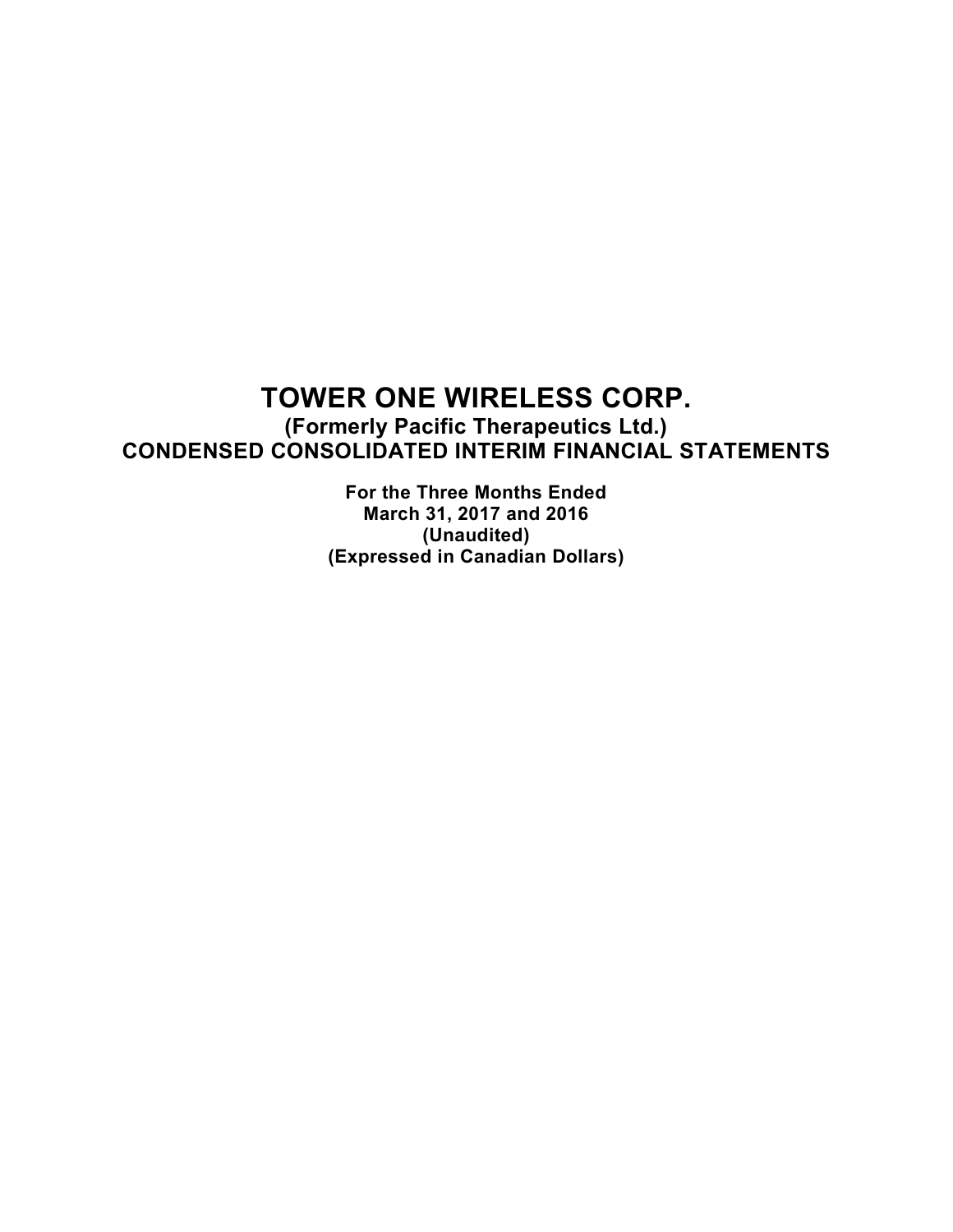## **NOTICE TO READER**

Under National Instrument 51-102, Part 4, subsection 4.3(3)(a), if an auditor has not performed a review of the condensed consolidated interim financial statements, they must be accompanied by a notice to this effect.

The accompanying unaudited condensed consolidated interim financial statements have been prepared by management of the Company. Management have compiled the condensed consolidated interim statement of financial position of Tower One Wireless Corp. as at March 31, 2017, the condensed consolidated interim statements of comprehensive loss for the three months ended March 31, 2017 and 2016, the condensed consolidated interim statement of changes in equity as at March 31, 2017 and 2016, and the condensed consolidated interim statement of cash flows for the three months ended March 31, 2017 and 2016. The Company's independent auditors have not audited, reviewed or otherwise attempted to verify the accuracy or completeness of the March 31, 2017 and 2016 condensed consolidated interim financial statements. Readers are cautioned that these statements may not be appropriate for their intended purposes.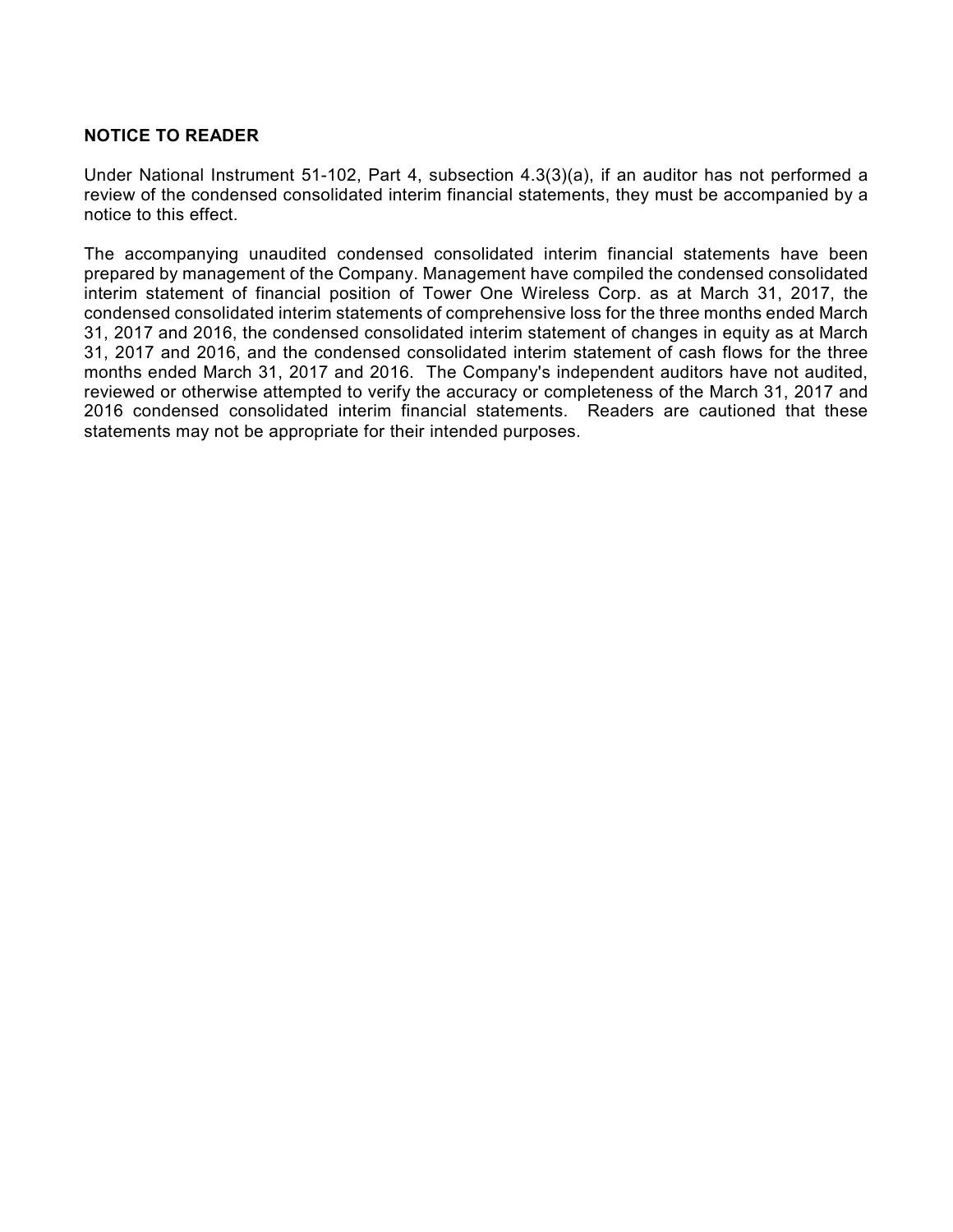Condensed Consolidated Statements of Financial Position (Expressed in Canadian Dollars)

|                                                              | <b>Note</b> | March 31, 2017<br>(Unaudited) | December 31, 2016<br>(Audited) |
|--------------------------------------------------------------|-------------|-------------------------------|--------------------------------|
|                                                              |             | \$                            | \$                             |
| <b>Current Assets</b>                                        |             |                               |                                |
| Cash                                                         |             | 79,743                        | 9,864                          |
| Amounts receivable                                           |             | 45,153                        |                                |
| Advances and deposits                                        |             | 893,560                       |                                |
| Prepaid expenses and deposits                                |             | 115,307                       | 114,032                        |
|                                                              |             | 1,133,763                     | 123,896                        |
| Equipment                                                    | 7           | 253,374                       | 248,478                        |
|                                                              |             | 1,387,137                     | 372,374                        |
| <b>Current Liabilities</b>                                   |             |                               |                                |
|                                                              |             | 46,688                        | 70,406                         |
| Accounts payable and accrued liabilities<br>Deferred revenue |             | 4,620                         | 4,480                          |
| Due to related parties                                       | 6           |                               | 615,522                        |
|                                                              |             | 51,308                        | 690,408                        |
|                                                              |             |                               |                                |
| <b>Shareholders' Deficiency</b>                              |             |                               |                                |
| Share capital                                                | 8           | 3,041,442                     | 4,300                          |
| Subscriptions received                                       | 8           | 30,000                        |                                |
| <b>Contributed surplus</b>                                   |             | 208,211                       |                                |
| <b>Deficit</b>                                               |             | (1,925,602)                   | (313, 155)                     |
| Accumulated other comprehensive loss                         |             | (18, 222)                     | (9, 179)                       |
|                                                              |             | 1,335,829                     | (318, 034)                     |
|                                                              |             | 1,387,137                     | 372,374                        |

Nature of operations and going concern (Note 1) Subsequent event (Note 12)

Approved on behalf of the Board of Directors:

*"Alejandro Ochoa" "Brian Gusko"*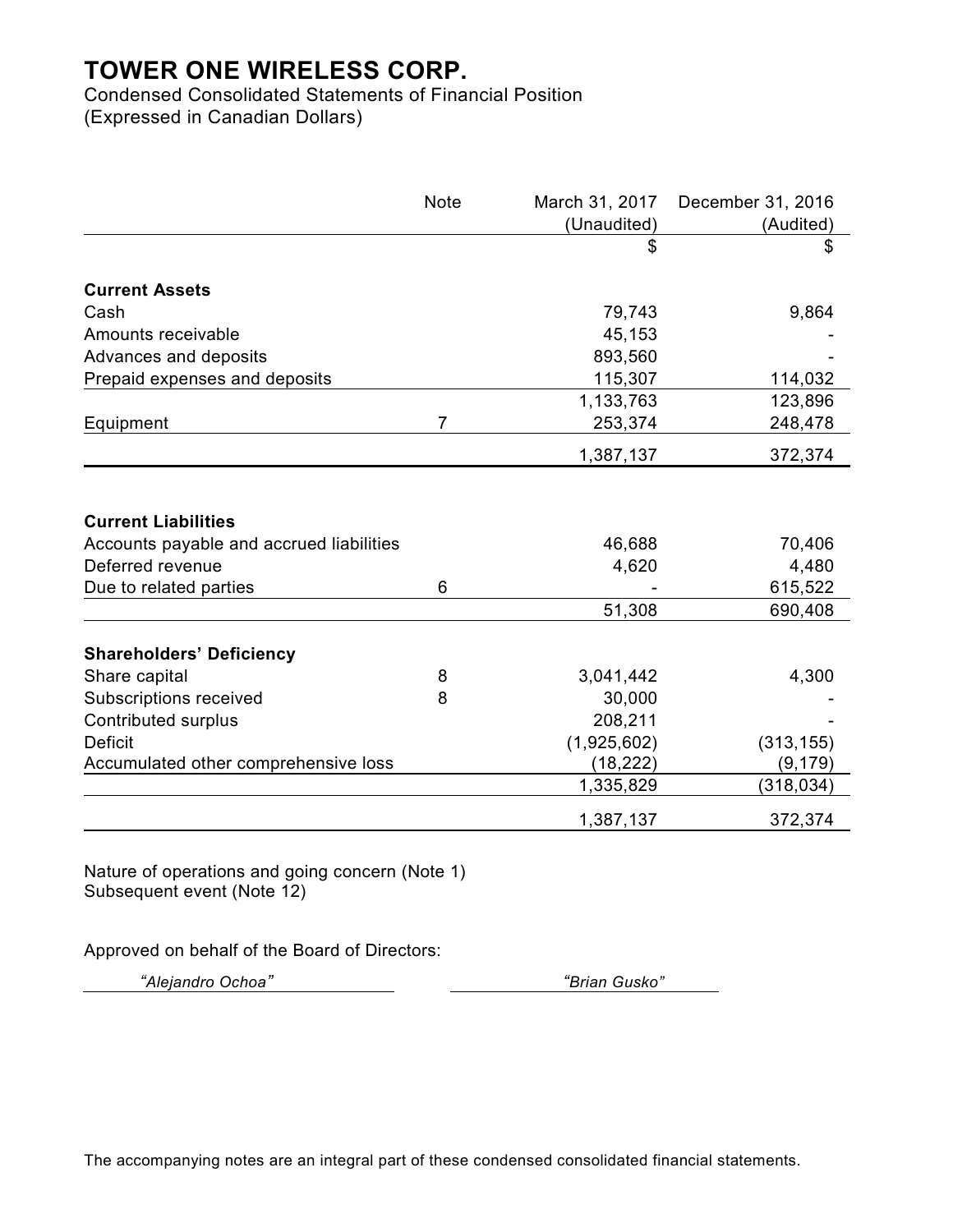outstanding

Condensed Consolidated Statements of Comprehensive Loss (Expressed in Canadian Dollars) (Unaudited)

|                                                 |                | <b>Three Months Ended</b>        |           |  |
|-------------------------------------------------|----------------|----------------------------------|-----------|--|
|                                                 |                | March 31, 2017<br>March 31, 2016 |           |  |
|                                                 |                | S                                | \$        |  |
| <b>Revenues</b>                                 |                | 22,849                           | 782       |  |
| <b>Expenses</b>                                 |                |                                  |           |  |
| Advertising and promotion                       |                | 104,980                          |           |  |
| Amortization                                    | $\overline{7}$ | 3,367                            |           |  |
| Bank charges and interest                       |                | 25,459                           | 173       |  |
| Insurance                                       |                | 1,715                            | 166       |  |
| Office and miscellaneous                        |                | 49,070                           | 24,193    |  |
| <b>Permits and licenses</b>                     |                | 7,290                            |           |  |
| <b>Professional fees</b>                        |                | 256,534                          | 38,184    |  |
| Telephone and utilities                         |                | 3,254                            |           |  |
| Transfer agent and filing fees                  |                | 9,390                            |           |  |
| <b>Travel</b>                                   |                | 30,070                           | 8,346     |  |
|                                                 |                | 491,129                          | 71,062    |  |
|                                                 |                |                                  |           |  |
| Loss before other expense                       |                | (468, 280)                       | (70, 280) |  |
|                                                 |                |                                  |           |  |
| Other expense                                   | 3              |                                  |           |  |
| Listing expense                                 |                | (1, 144, 167)                    |           |  |
| Net loss                                        |                | (1,612,447)                      | (70, 280) |  |
|                                                 |                |                                  |           |  |
| Other comprehensive loss                        |                |                                  |           |  |
| Item that will not be reclassified to profit or |                |                                  |           |  |
| Foreign exchange translation adjustment         |                | (9,043)                          | (3,059)   |  |
|                                                 |                |                                  |           |  |
| Comprehensive loss                              |                | (1,621,490)                      | (73, 339) |  |
| Loss per common share - basic and diluted       |                | (0.04)                           | (7.03)    |  |
|                                                 |                |                                  |           |  |
| Weighted average number of common shares        |                | 45,775,521                       | 10,000    |  |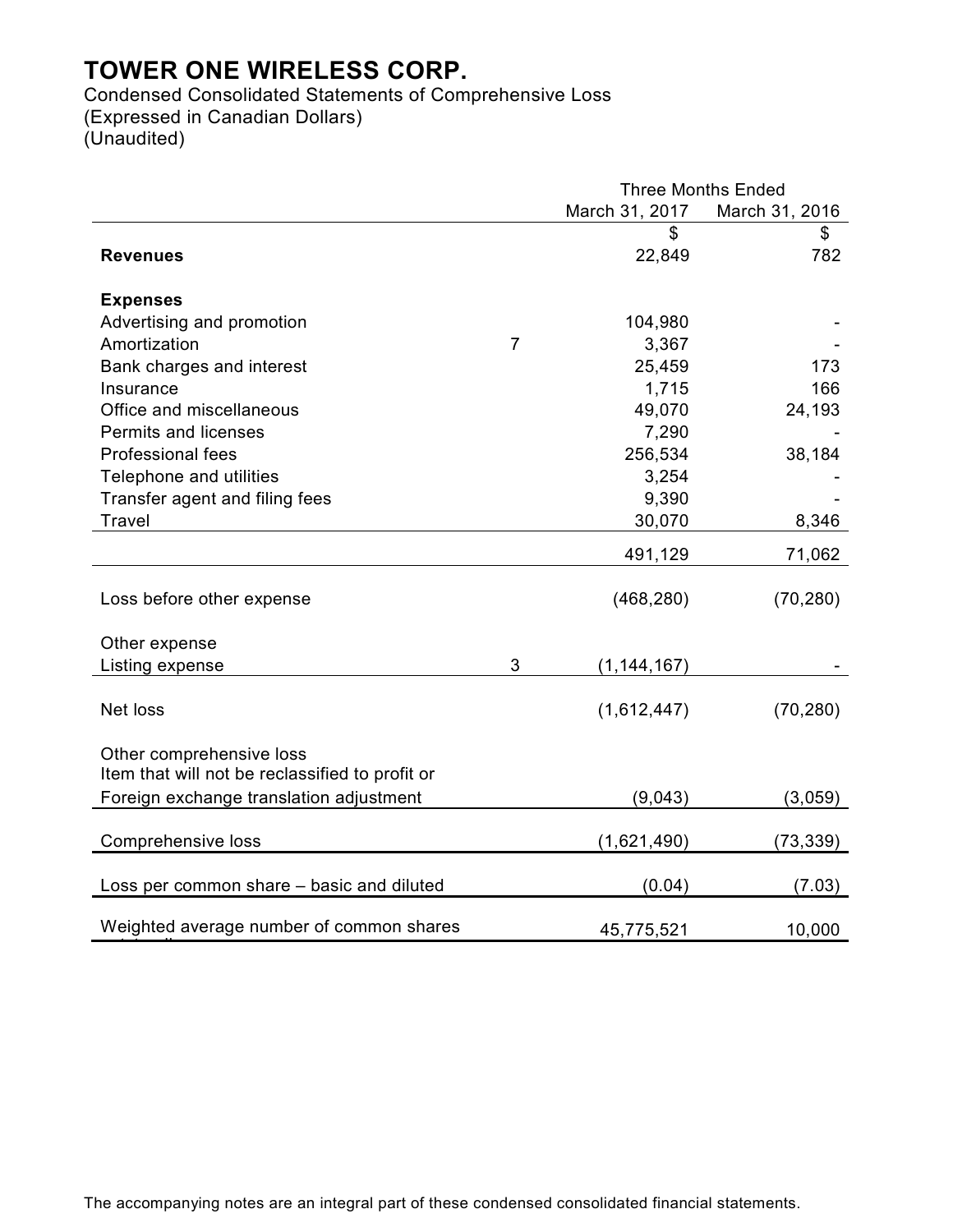Condensed Consolidated Statement of Changes in Deficiency (Expressed in Canadian Dollars) (Unaudited)

|                                             | Number of  |           |               |                |             | Accumulated<br>other |             |
|---------------------------------------------|------------|-----------|---------------|----------------|-------------|----------------------|-------------|
|                                             | Common     | Share     | Subscriptions | Contributed    |             | comprehensive        |             |
|                                             | shares     | capital   | Received      | Surplus        | Deficit     | income               | Total       |
|                                             |            | \$        | \$            | \$             | \$          | \$                   | \$          |
| Balance at December 31, 2015                | 10,000     | 4,300     |               |                | (21, 151)   |                      | (16, 851)   |
| Net loss                                    |            |           |               |                | (70, 280)   |                      | (70, 280)   |
| Comprehensive loss                          |            |           |               |                |             | (3,059)              | (3,059)     |
| Balance at March 31, 2016                   | 10,000     | 4,300     |               |                | (91, 431)   | (3,059)              | (90, 190)   |
|                                             |            |           |               |                |             |                      |             |
| Balance at December 31, 2016                | 10,000     | 4,300     |               |                | (313, 155)  | (9, 179)             | (318, 034)  |
| Derecognition of Tower Three shares         | (10,000)   |           |               |                |             |                      |             |
| Shares issuance to Tower Three shareholders | 30,000,000 |           |               |                |             |                      |             |
| Recognition of shares issued to Tower One   |            |           |               |                |             |                      |             |
| shareholders                                | 6,735,885  | 1,010,383 |               |                |             |                      | 1,010,383   |
| Shares issued for cash, net                 | 15,484,912 | 2,026,759 |               | 208,211        |             | $\blacksquare$       | 2,234,970   |
| Subscriptions received                      |            |           | 30,000        |                |             |                      | 30,000      |
| Net loss                                    |            |           |               | $\blacksquare$ | (1,612,447) |                      | (1,612,447) |
| Comprehensive loss                          |            |           |               |                |             | (9,043)              | (9,043)     |
| Balance at March 31, 2017                   | 52,220,797 | 3,041,442 | 30,000        | 208,211        | (1,925,602) | (18, 222)            | 1,335,829   |

The accompanying notes are an integral part of these condensed consolidated financial statements.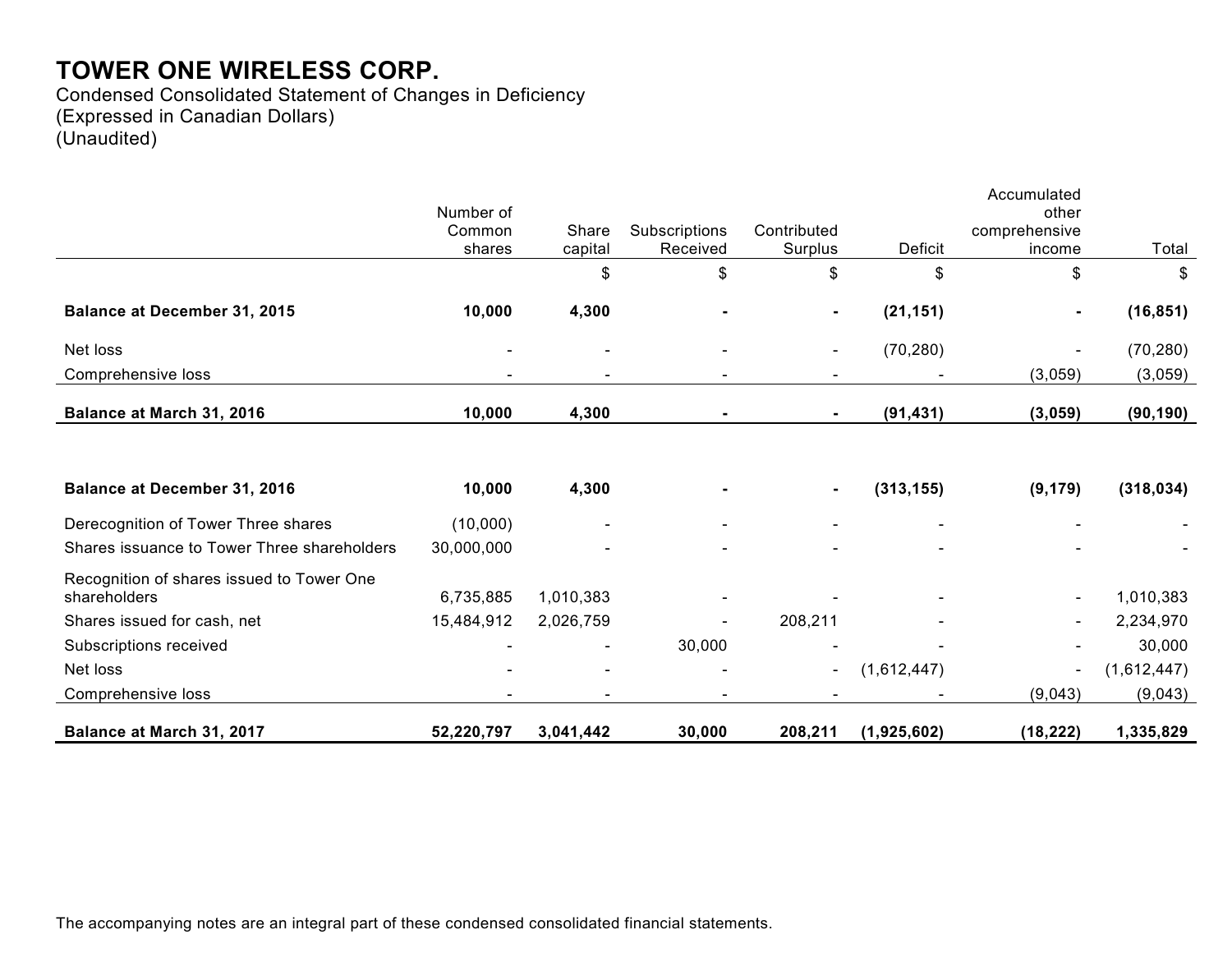Condensed Consolidated Statements of Cash Flows (Expressed in Canadian Dollars)

Three Months Ended March 31, 2017 March 31, 2016  $\textcircled{\scriptsize\texttt{s}}$ . **Cash flows from operating activities** Net loss (1,612,447) (70,280) Item not affection cash: Listing expense 1,144,167 Amortization of intangible assets 3,367 Unrealized foreign exchange gain exchange the state of the state of the state of the state of the 856 (464,913) (69,424) Changes in non-cash working capital items: Amounts receivable (30,723) (110) Prepaid expenses 28,545 Accounts payable and accrued liabilities (159,608) (330) Due to related parties (7,967) (626,699) (77,831) **Cash flows from investing activities** Cash received from reverse acquisition 1,378,183 Advances and deposits (893,560) Equipment (479) 484,144 - **Cash flows from financing activities** Shares issued for cash, net 632,713 Subscriptions received 30,000 Advances to related parties (450,330) 107,134 212,383 107,134 Effect of changes in exchange rates on cash 51 (3,915) Change in cash 69,879 25,388 Cash, beginning example of the set of the set of the set of the set of the set of the set of the set of the set of the set of the set of the set of the set of the set of the set of the set of the set of the set of the set Cash, ending 25,388 Supplemental disclosure of cash flow information: Cash paid for interest 24,399 Cash paid for income taxes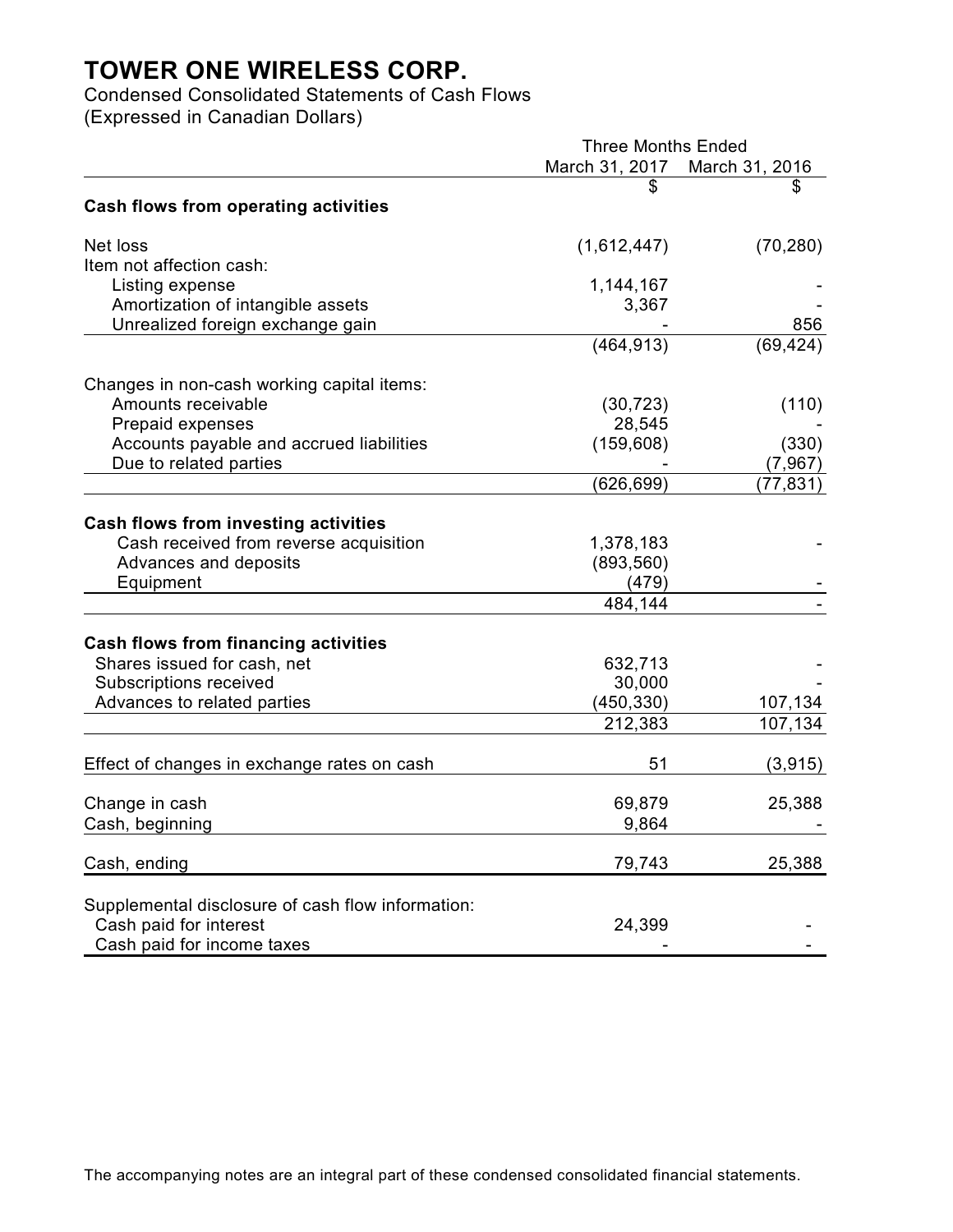Notes to Condensed Consolidated Interim Financial Statements For the Three Months Ended March 31, 2017 and 2016 (Expressed in Canadian Dollars) (Unaudited)

### **1. NATURE OF OPERATIONS AND GOING CONCERN**

Tower One Wireless Corp. (formerly Pacific Therapeutics Ltd.) ("Tower One" or the "Company") was incorporated under the laws of the Province of British Columbia, Canada on September 12, 2005. On October 14, 2011, the Company became a reporting company in British Columbia and was approved by the Canadian Securities Exchange ("CSE") and commenced trading on November 16, 2011. The Company's registered office is located at Suite 605, 815 Hornby Street, Vancouver, BC, Canada V6Z 2E6.

On October 19, 2016, Tower One completed a Share Exchange Agreement (the "Agreement") with Tower Three SAS ("Tower Three") and the shareholders of Tower Three SAS. According to the Agreement, Tower One acquired Tower Three by issuing shares which resulted in the shareholders of Tower Three obtaining control of the Company (the "Acquisition"). Accordingly, this transaction was recorded as a reverse acquisition for accounting purposes, with Tower Three being identified as the accounting acquirer. These condensed consolidated interim financial statements are a continuation of the financial statements of Tower Three while the capital structure is that of the Company. The historical operation assets and liabilities of Tower Three are included in this condensed consolidated interim financial statements and the comparative figures as at and for the period ended March 31, 2016 are those of Tower Three.

Tower Three SAS was incorporated on December 30, 2015 under the Business Corporation Act of Colombia. Tower Three has secured 4G LTE cellular tower development contracts in Colombia. The Company focuses primarily on building cellular towers in municipalities where there currently is very limited or no cellular coverage, which enhances the probability of multiple carriers sharing the tower and minimizes competitive risk.

These condensed consolidated interim financial statements have been prepared on the basis of accounting principles applicable to a going concern, and accordingly, do not purport to give effect to adjustments which may be required should the Company be unable to achieve the objectives above as a going concern. The net realizable value of the Company's assets may be materially less than the amounts recorded in these condensed consolidated interim financial statements should the Company be unable to realize its assets and discharge its liabilities in the normal course of business. At March 31, 2017, the Company had an accumulated deficit of \$1,925,602 which has been funded primarily by the funding from related parties. Ongoing operations of the Company are dependent upon the Company's ability to generate sufficient revenues in the future, receive continued financial support and complete equity financings. These factors raise significant doubt about the Company's ability to continue as a going concern.

### **2. STATEMENT OF COMPLIANCE AND BASIS OF PRESENTATION**

These condensed consolidated interim financial statements should be read in conjunction with the Company's annual financial statements and accompanying notes for the year ended December 31, 2016. These condensed interim financial statements have been prepared using the same accounting policies and judgments and estimates as described in the Company's December 31, 2016 annual financial statements.

#### (a) Statement of Compliance

These condensed consolidated interim financial statements have been prepared in accordance with International Accounting Standard 34, Interim Financial Reporting ("IAS 34") using accounting policies consistent with International Financial Reporting Standards ("IFRS") as issued by the International Accounting Standards Board ("IASB") and Interpretations of the IFRS Interpretations Committee ("IFRIC"). These condensed consolidated interim financial statements were approved and authorized for issue by the Board of Directors on May 30, 2017.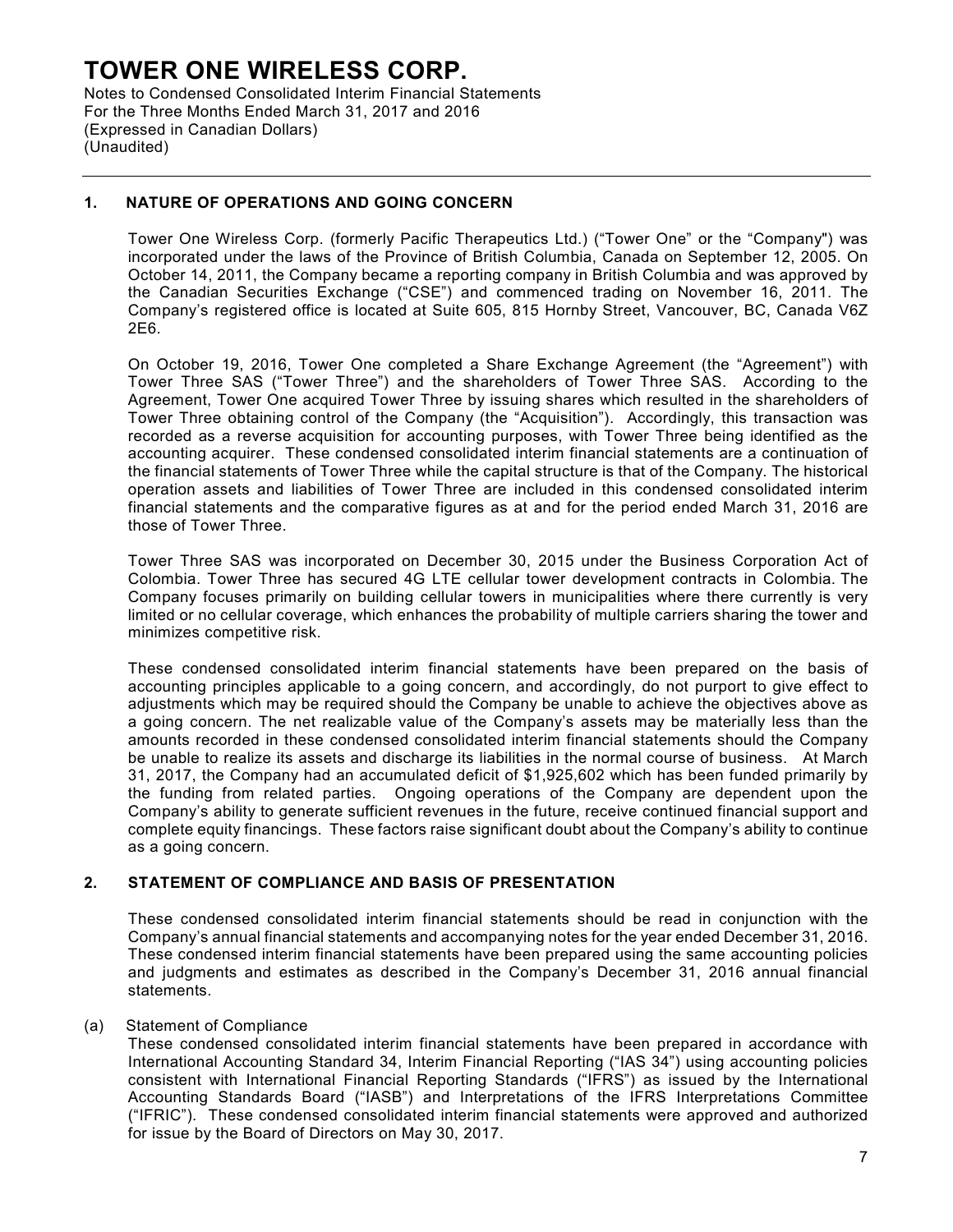Notes to Condensed Consolidated Interim Financial Statements For the Three Months Ended March 31, 2017 and 2016 (Expressed in Canadian Dollars) (Unaudited)

## **2. STATEMENT OF COMPLIANCE AND BASIS OF PRESENTATION** (CONTINUED)

#### (b) Basis of Presentation

These condensed consolidated interim financial statements were prepared on a historical cost basis, except for financial instruments classified as fair value through profit or loss. In addition, these financial statements have been prepared using the accrual basis of accounting, except for cash flow information. The financial statements are presented in Canadian dollars. The functional currency of Tower One is Canadian and Tower Three is Colombian Peso.

### (c) Basis of Consolidation

These condensed consolidated interim financial statements include the assets and operations of the Tower One and Tower Three.

All significant inter-company balances and transactions have been eliminated on consolidation.

### (d) Use of Estimates

The preparation of these condensed consolidated interim financial statements in accordance with IFRS requires management to make estimates and assumptions about the reported amounts of assets and liabilities, the disclosures of contingent assets and liabilities, and the results of operations. Significant areas requiring the use of management estimates include the valuation of listing expense, recognition of revenue, useful lives and impairment of long-lived assets, deferred income tax assets and liabilities and share-based payment calculations. Actual results could differ from the estimates made.

The estimates and underlying assumptions are reviewed on an ongoing basis. Revisions to accounting estimates are recognized in the period in which the estimates is revised if the revision affects only that period or in the period of the revision and further periods if the review affects both current and future periods.

#### Use of judgments

Critical accounting judgments are accounting policies that have been identified as being complex or involving subjective judgments or assessments with a significant risk of material adjustment in the year:

#### (i) Going concern

The assessment of the Company's ability to execute its strategy by effectively operating the Company involves judgement. Management closely monitors the operations and cash flows in the Company. Further information regarding going concern is outlined in Note 1.

#### (ii) Income taxes

Management exercises judgment to determine the extent to which deferred tax assets are recoverable, and can therefore be recognized in the statements of financial position and comprehensive income or loss.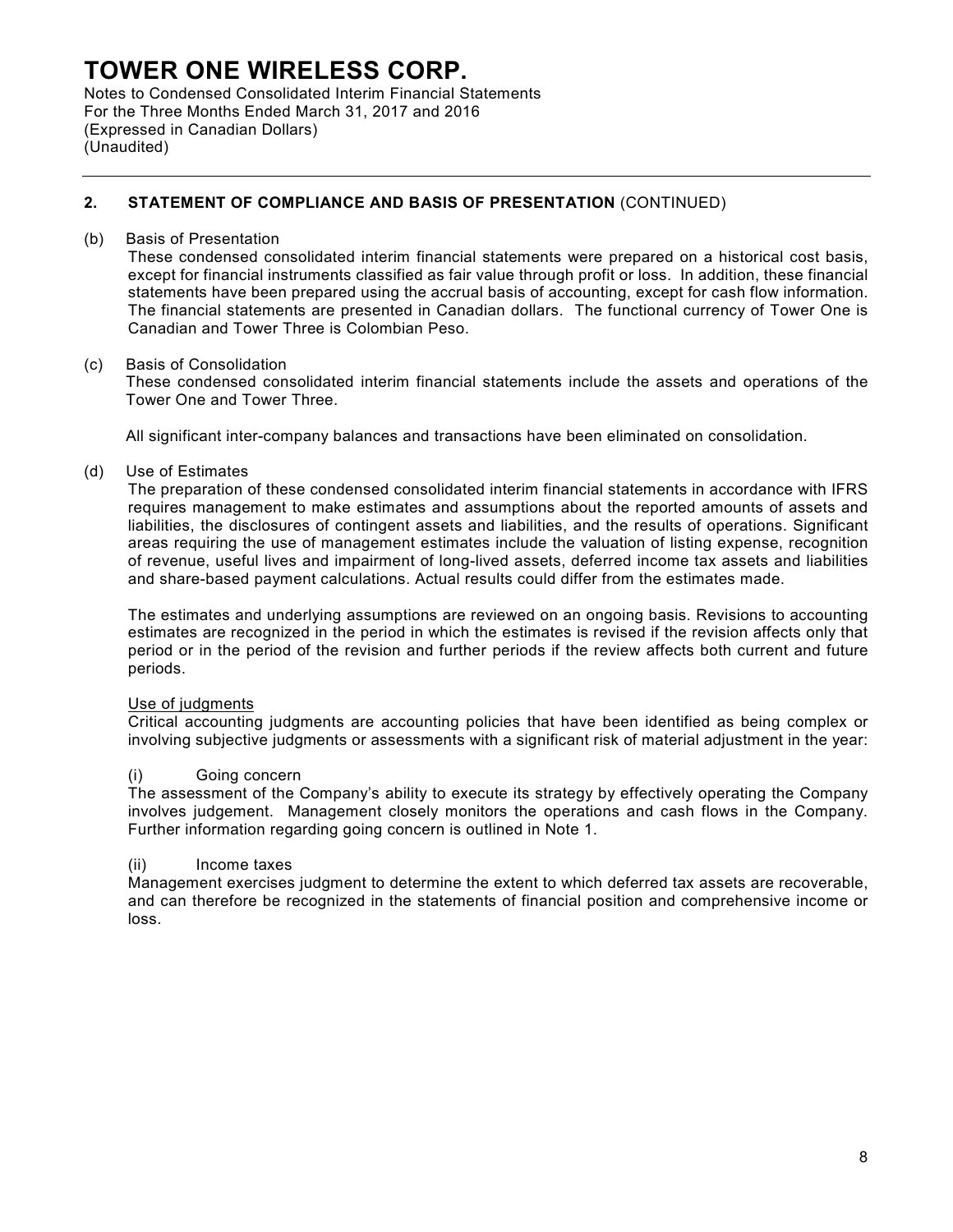Notes to Condensed Consolidated Interim Financial Statements For the Three Months Ended March 31, 2017 and 2016 (Expressed in Canadian Dollars) (Unaudited)

### **3. REVERSE ACQUISITION AND LISTING EXPENSE**

On January 12, 2017, the Company completed the transactions described in Note 1 by issuing 30,000,000 common shares to the shareholders of Tower Three. For accounting purposes, the Acquisition is considered to be outside the scope of IFRS 3 *Business Combinations* since Tower One was inactive prior to the Acquisition and were limited to the management of cash resources and the maintenance of its listing and accordingly did not constitute a business. The Acquisition is accounted for in accordance with IFRS 2 *Share-based Payment* whereby Tower Three is deemed to have issued shares in exchange for the net assets or liabilities of Tower One together with its listing status at the fair value of the consideration received by Tower Three.

Since the share and share based consideration allocated to the former shareholders of the Company on closing the Acquisition is considered within the scope of IFRS 2, and the Company cannot identify specifically some or all of the goods or service received in return for the allocation of the shares, the value in excess of the net identifiable assets or obligations plus liabilities assumed by the Company acquired on closing was expensed in the statement of comprehensive loss as listing expense.

The share based compensation in the amount of \$1,010,383 included in the listing expense is comprised of the fair value of the existing shares prior to the Acquisition at \$0.15 per share retained by the former shareholders of the Company. The \$0.15 value for the above-mentioned shares was based on the fair value from the concurrent private placement.

The fair value of all the consideration given and charged to listing expense was comprised of:

|                                                    | \$          |
|----------------------------------------------------|-------------|
| Fair value of share based consideration allocated: |             |
| Deemed share issuance                              | 1,010,383   |
| Identifiable net obligations assumed:              |             |
| Cash and cash equivalent                           | (1,378,183) |
| Subscriptions received for private placement       | 1,602,257   |
| Other assets                                       | (230, 097)  |
| Liabilities                                        | 139,807     |
|                                                    | 133,784     |
|                                                    |             |
| Total listing expense                              | 1,144,167   |

### **4. SIGNIFICANT ACCOUNTING POLICIES**

#### Loss per share

Basic loss per share is computed by dividing the net loss for the period by the weighted average number of common shares outstanding during the period. To compute diluted loss per share, adjustments are made to common shares outstanding. The weighted average number of common shares outstanding is adjusted to include the number of additional common shares that would be outstanding if, at the beginning of the period or at time of issuance, all options and warrants were exercised. The proceeds from exercise are assumed to be used to purchase the Company's common shares at their average market price during the period. For the periods presented, this calculation proved to be anti-dilutive.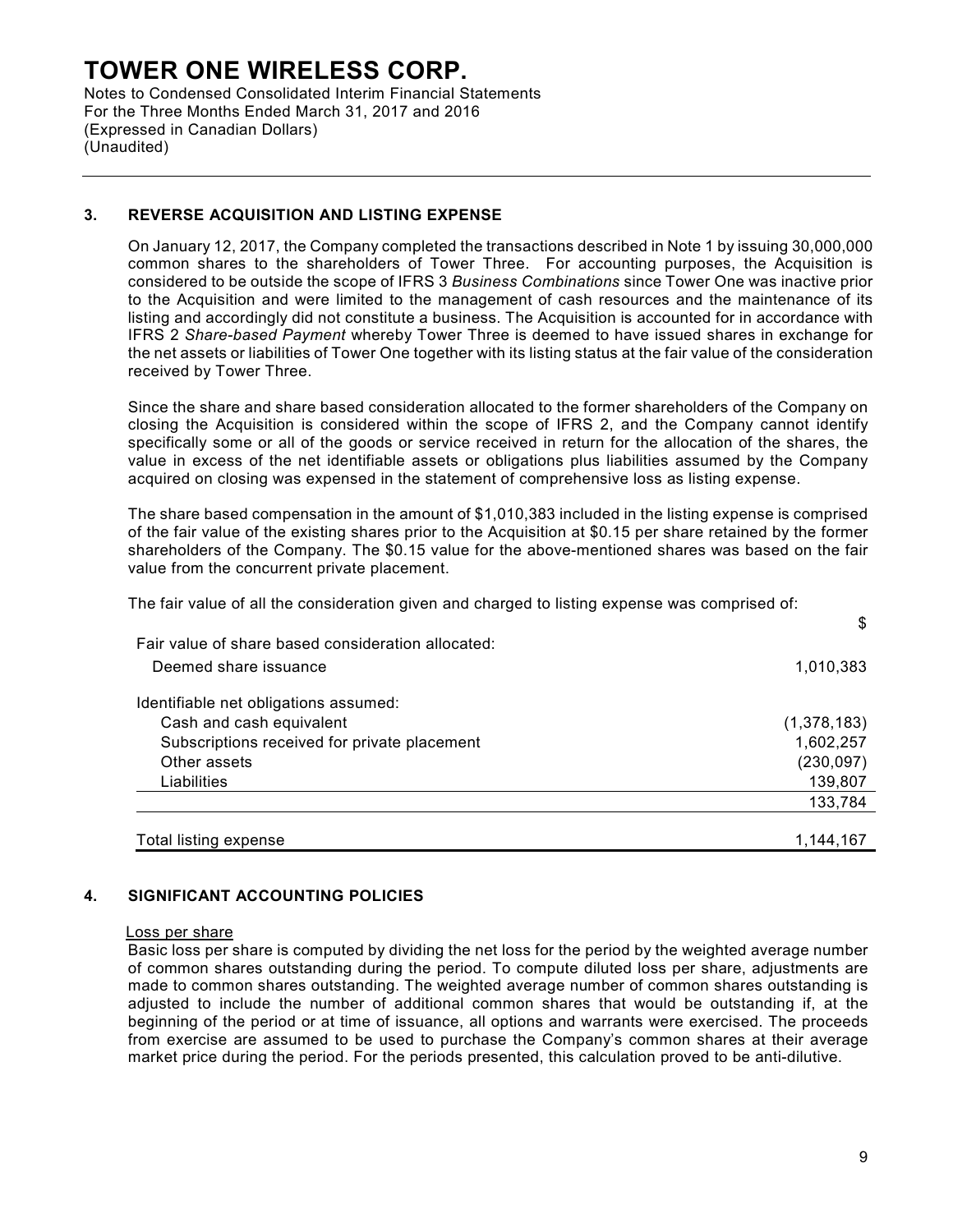Notes to Condensed Consolidated Interim Financial Statements For the Three Months Ended March 31, 2017 and 2016 (Expressed in Canadian Dollars) (Unaudited)

### **4. SIGNIFICANT ACCOUNTING POLICIES** (CONTINUED)

#### Revenue recognition

The Company's revenue is derived from leasing of towers to various telecommunication companies. Leasing revenue is recognized on a straight-line basis over the terms of the leases. The term of existing lease agreements is between five to thirteen years.

#### Foreign currency translation

The functional currency of Tower Three is Columbian Peso.

Items included in the financial statements are measured using the currency of the primary economic environment in which the entity operates (the "functional currency"). Foreign currency transactions are translated into the functional currency using the exchange rates prevailing at the dates of the transaction. Foreign exchange gains and losses resulting from the settlement of such transactions and from the translation of monetary assets and liabilities not denominated in the functional currency of an entity are recognized in the profit or loss.

Assets and liabilities of entities with functional currencies other than Canadian dollars are translated at the year end rates of exchange, and the results of their operations are translated at average rates of exchange for the year. The resulting translation adjustments are included in accumulated other comprehensive income in shareholders' equity.

For the period ended March 31, 2017, an unrealized foreign exchange translation loss of \$9,043 was recorded under accumulated other comprehensive loss as a result of changes in the value of the Columbian Peso with respect to the Canadian dollar.

#### Impairment

Non-financial assets are tested for impairment whenever events or changes in circumstances indicate that an asset's carrying amount may be less than its recoverable amount. Management uses judgment to estimate these inputs and any changes to these inputs could have a material impact on the impairment calculation. For impairment testing, non-financial assets that do not generate independent cash flows are grouped together into cash-generating units (CGUs), which represent the levels at which largely independent cash flows are generated. An impairment loss is recognized in earnings to the extent that the carrying value of an asset, CGU or group of CGU's exceeds its estimated recoverable amount. The recoverable amount of an asset, CGU or group of CGU's is the greater of its value in use and its fair value less cost to sell. Value in use is calculated as the present value of the estimated future cash flows discounted at appropriate pre-tax discount rates. An impairment loss relating to a specific asset reduces the carrying value of the asset. An impairment loss relating to a group of CGU's is allocated on a prorata basis to reduce the carrying value of the assets in the units comprising the group. A previously recognized impairment loss related to non-financial assets is assessed at each reporting date for any indications that the loss has decreased or no longer exists. An impairment loss related to non-financial assets is reversed if there is a subsequent increase in the recoverable amount. An impairment loss is reversed only to the extent that the asset's carrying value does not exceed the carrying value that would have been determined, net of depreciation or amortization, if no loss had been recognized.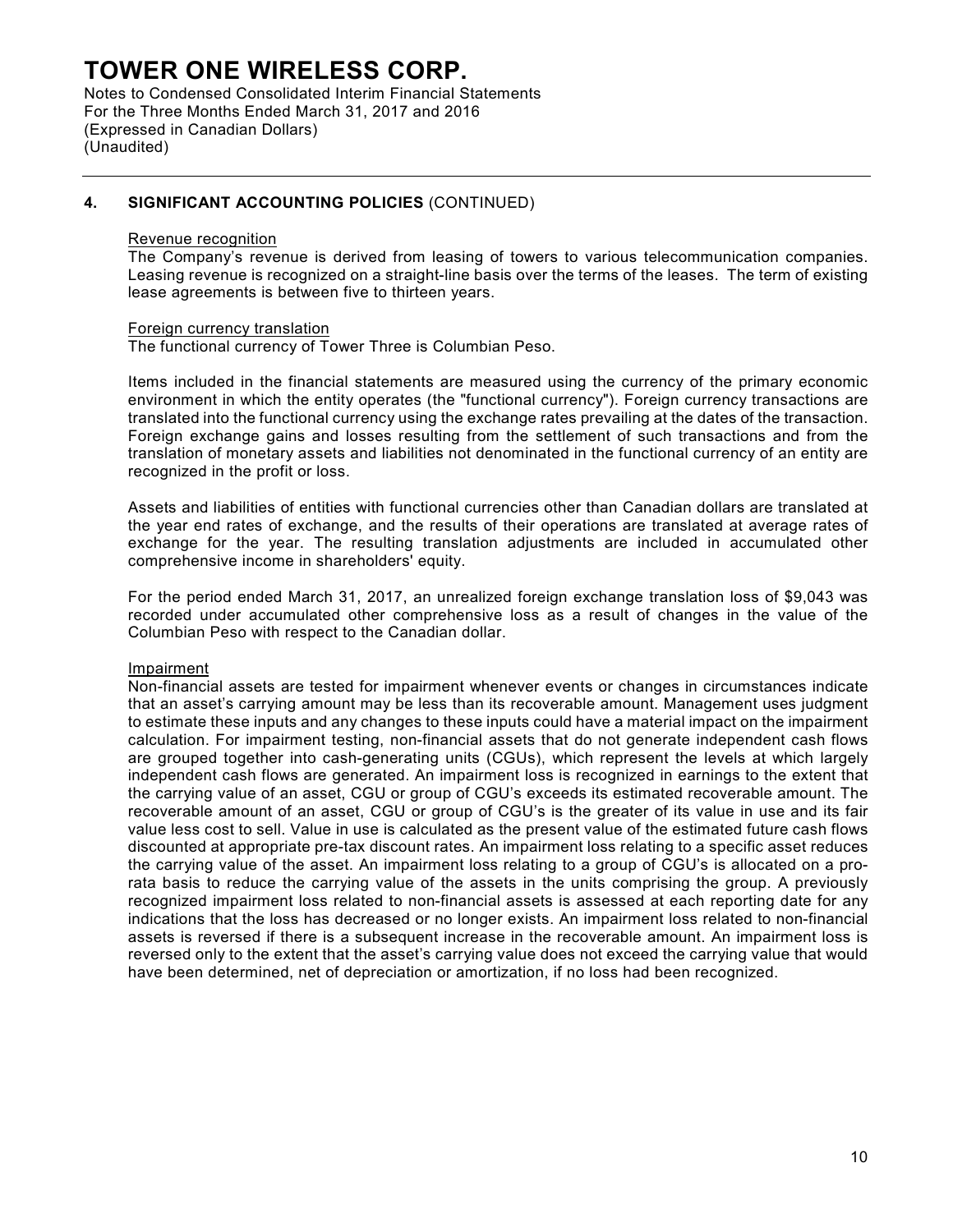Notes to Condensed Consolidated Interim Financial Statements For the Three Months Ended March 31, 2017 and 2016 (Expressed in Canadian Dollars) (Unaudited)

### **4. SIGNIFICANT ACCOUNTING POLICIES** (CONTINUED)

#### Share capital

Common shares are classified as equity. Transaction costs directly attributable to the issue of common shares and share options are recognized as a deduction from equity, net of any tax effects. Common shares issued for consideration other than cash, are valued based on their market value at the date the shares are issued.

The Company has adopted a residual value method with respect to the measurement of shares and warrants issued as private placement units. The residual value method first allocates value to the more easily measurable component based on fair value and then the residual value, if any, to the less easily measurable component. The Company considers the fair value of common shares issued in a private placement to be the more easily measurable component and the common shares are valued at their fair value, as determined by the closing quoted bid price on the announcement date. The balance, if any, is allocated to the attached warrants. Any fair value attributed to the warrants is recorded as reserves.

#### Share-based payments

Share-based payments to employees are measured at the fair value of the instruments issued and amortized over the vesting periods. Share-based payments to non-employees are measured at the fair value of the goods or services received or the fair value of the equity instruments issued, if it is determined the fair value of the goods or services cannot be reliably measured, and are recorded at the date the goods or services are received. The amount recognized as an expense is adjusted to reflect the number of awards expected to vest. The offset to the recorded cost is to warrants and options reserve. Consideration received on the exercise of stock options is recorded as share capital and the related amount in warrants and options reserve is transferred to share capital. Charges for options that are forfeited before vesting are reversed from share-based payments reserve. For those options that expire or are forfeited after vesting, the recorded value is transferred to deficit.

#### Income taxes

The Company uses the asset and liability method of accounting for income taxes. Under this method, deferred tax assets and liabilities are recognized for the future tax consequences attributable to differences between the financial statement carrying amounts of existing assets and liabilities and their respective tax basis. Deferred tax assets and liabilities are measured using substantively enacted tax rates expected to apply to taxable income in the years in which those temporary differences are expected to be recovered or settled. Deferred income tax assets result from unused loss carry-forwards, resource related pools and other deductions. A deferred tax asset is recognized for unused tax losses, tax credits and deductible temporary differences to the extent that it is probable that future taxable profits will be available against which they can be utilized.

Deferred tax assets are reviewed at each reporting date and are reduced to the extent that it is no longer probable that the related tax benefit will be realized.

#### Long-lived assets

Long-lived assets are stated at cost which includes the acquisition price and any direct costs to bring the asset into productive use at its intended location.

Amortization for equipment is recognized using the straight line method over their estimated useful lives at a rate of 5% per year.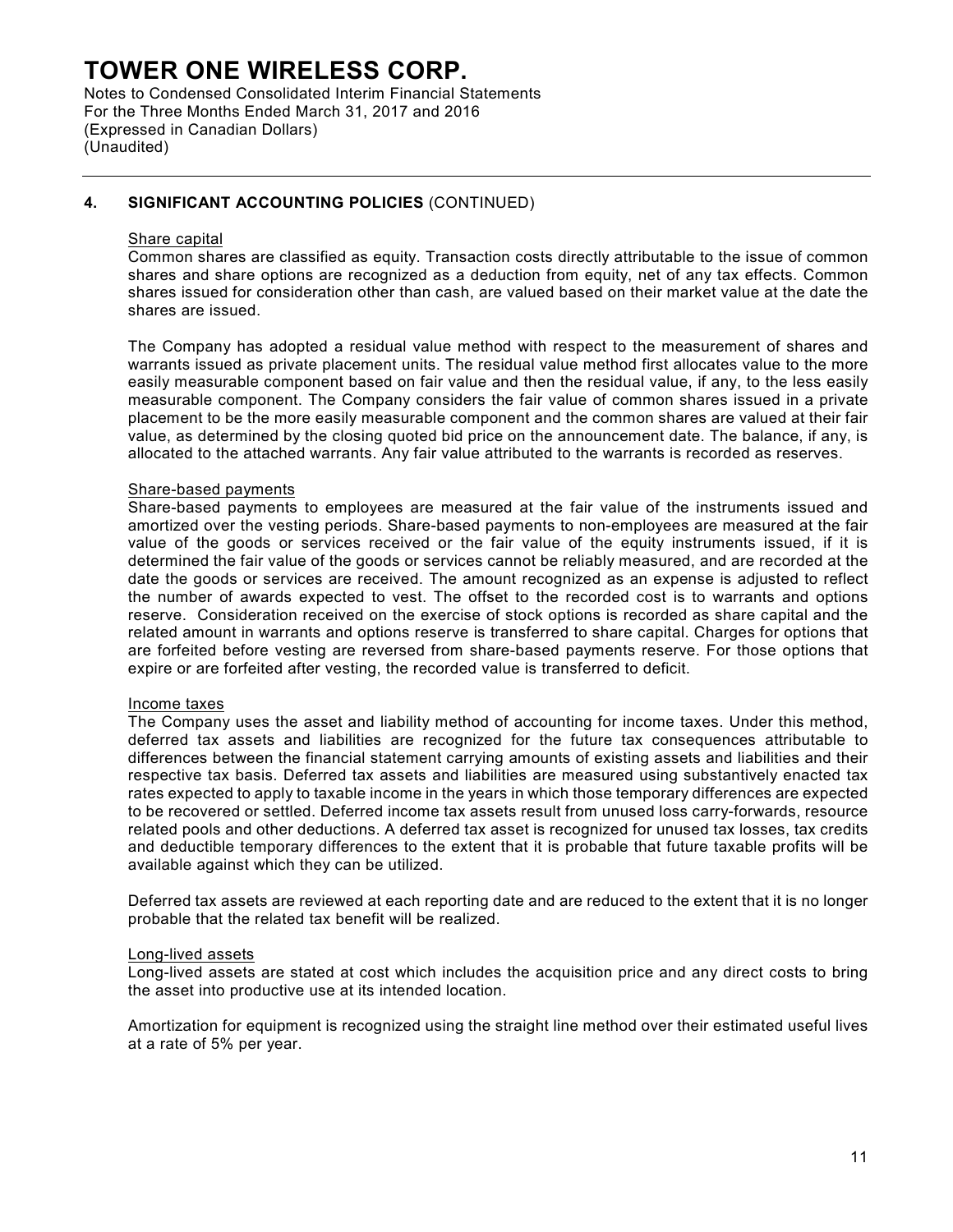Notes to Condensed Consolidated Interim Financial Statements For the Three Months Ended March 31, 2017 and 2016 (Expressed in Canadian Dollars) (Unaudited)

### **4. SIGNIFICANT ACCOUNTING POLICIES** (CONTINUED)

#### Provisions

Provisions are recorded when a present legal or constructive obligation exists as a result of past events where it is probable that an outflow of resourced embodying economic benefits will be required to settle the obligation, and a reliable estimate of the amount of the obligation can be made. The amount recognized as a provision is the best estimate of the consideration required to settle the present obligation at the statement of financial position date, taking into account the risks and uncertainties surrounding the obligation. Where a provision is measured using the cash flows estimated to settle the present obligation, its carrying amount is the present value of those cash flows. When some or all of the economic benefits required to settle a provision are expected to be recovered from a third party, the receivable is recognized as an asset if it is virtually certain that reimbursement will be received and the amount receivable can be measured reliably.

#### Financial instruments

(a) Financial assets

The Company classifies its financial assets in the following categories: held-to-maturity, fair value through profit or loss ("FVTPL"), loans and receivables, and available-for-sale ("AFS"). The classification depends on the purpose for which the financial assets were acquired. The Company's accounting policy for each category is as follows:

#### *Fair value through profit or loss*

This category comprises derivatives, or assets acquired or incurred principally for the purpose of selling or repurchasing it in the near term. They are carried in the statement of financial position at fair value with changes in fair value recognized through profit or loss.

#### *Loans and receivables*

These assets are non-derivative financial assets with fixed or determinable payments that are not quoted in an active market. They are carried at amortized cost less any provision for impairment. Individually significant receivables are considered for impairment when they are past due or when other objective evidence is received that a specific counterparty will default.

These assets are non-derivative financial assets with fixed or determinable payments and fixed maturities that the Company's management has the positive intention and ability to hold to maturity. These assets are measured at amortized cost using the effective interest method. If there is objective evidence that the investment is impaired, determined by reference to external credit ratings and other relevant indicators, the financial asset is measured at the present value of estimated future cash flows. Any changes to the carrying amount of the investment, including impairment losses, are recognized through profit or loss.

#### *Available-for-sale*

Non-derivative financial assets not included in the above categories are classified as availablefor- sale. They are carried at fair value with changes in fair value recognized directly in other comprehensive income (loss). Where a decline in the fair value of an available-for-sale financial asset constitutes objective evidence of impairment, the amount of the loss is removed from other comprehensive income (loss) and recognized in profit or loss.

The Company has classified its cash at fair value through profit or loss. The Company's amounts receivable and due from related parties are classified as loans and receivables.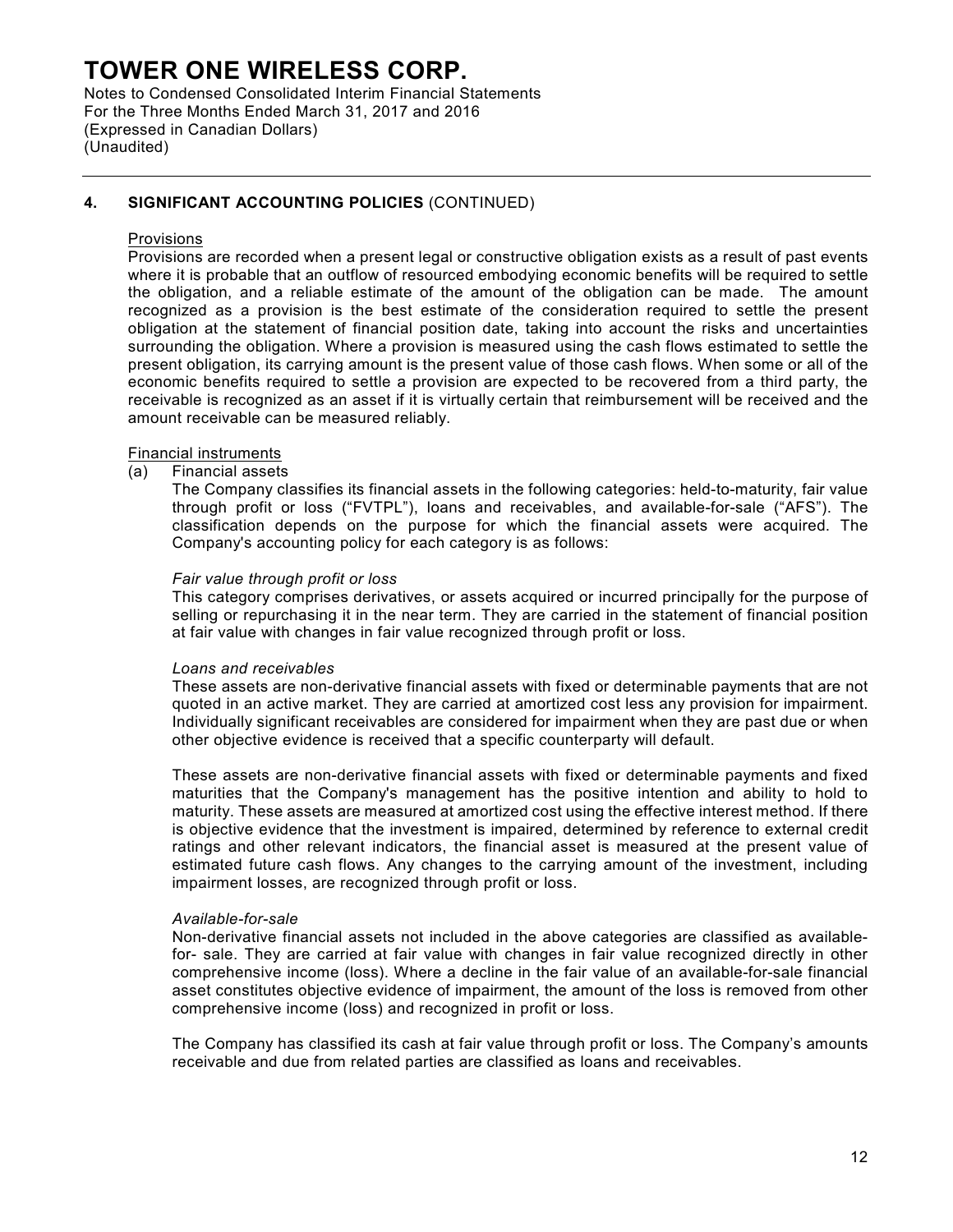Notes to Condensed Consolidated Interim Financial Statements For the Three Months Ended March 31, 2017 and 2016 (Expressed in Canadian Dollars) (Unaudited)

## **4. SIGNIFICANT ACCOUNTING POLICIES** (CONTINUED)

Financial instruments (continued)

- (a) Financial assets (continued)
	- *Impairment of financial assets*

A financial asset is assessed at each reporting date to determine whether there is any objective evidence that it is impaired. A financial asset could be impaired if objective evidence indicates that one or more events have had a negative effect on the estimated future cash flows of that asset.

An impairment loss in respect of a financial asset measured at amortized cost is calculated as the difference between its carrying amount and the present value of the estimated future cash flows, discounted at the original effective interest rate.

Individually significant financial assets are tested for impairment on an individual basis. The remaining financial assets are assessed collectively in groups that share similar credit risk characteristics.

An impairment loss is reversed if the reversal can be related objectively to an event occurring after the impairment loss was recognized. For financial assets measured at amortized cost, this reversal is recognized in profit or loss.

(b) Financial liabilities

The Company classifies its financial liabilities into one of two categories, depending on the purpose for which the liability was acquired. The Company's accounting policy for each category is as follows:

*Fair value through profit or loss* - This category comprises derivatives, or liabilities acquired or incurred principally for the purpose of selling or repurchasing it in the near term. They are carried in the statement of financial position at fair value with changes in fair value recognized through profit or loss.

*Other financial liabilities:* This category consists of liabilities carried at amortized cost using the effective interest method.

The Company's accounts payable is classified as other financial liabilities.

#### Adoption of new pronouncements

The Company did not adopt any new or amended accounting standards during the period ended March 31, 2017 which had a significant impact on the condensed consolidated interim Financial Statements.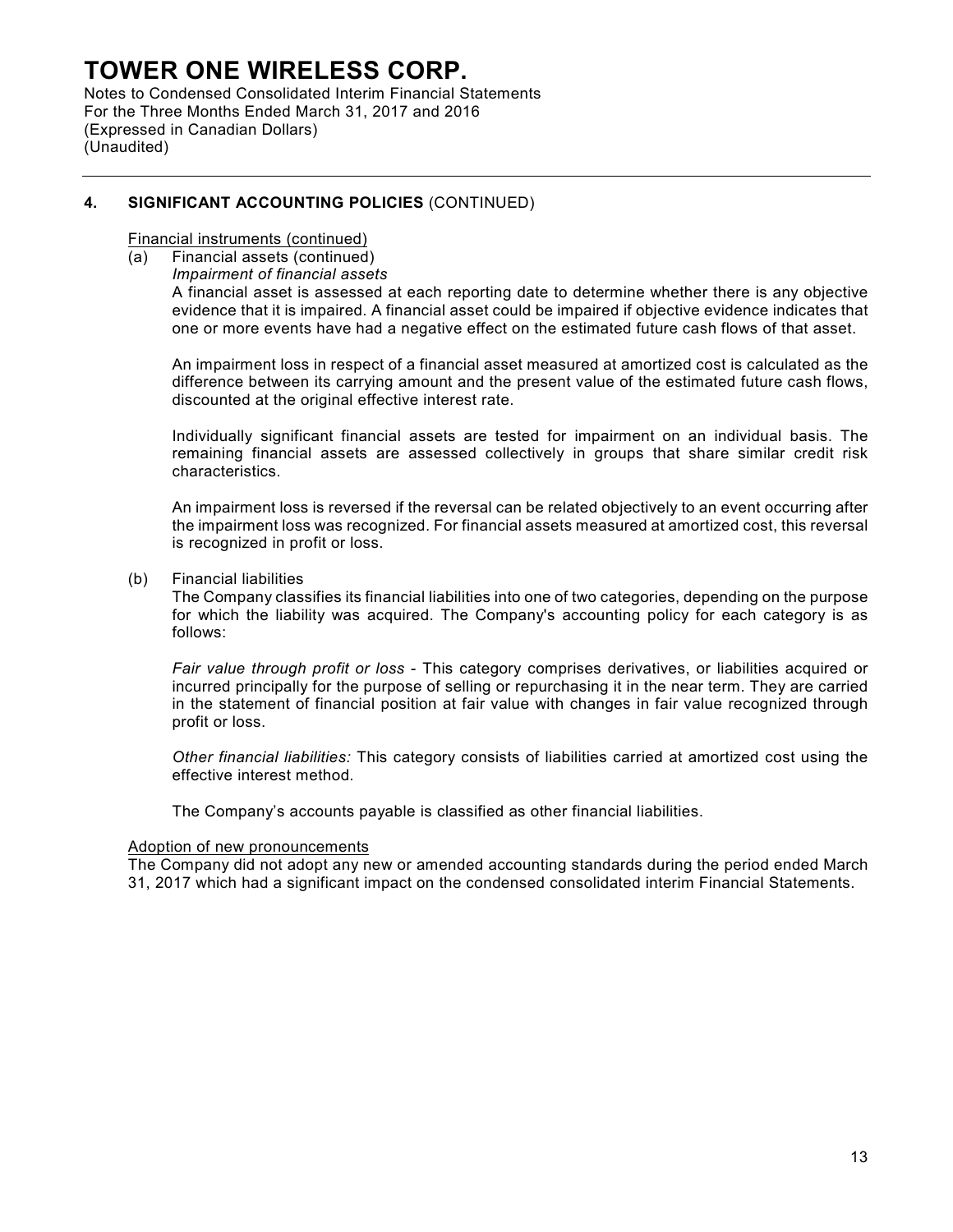Notes to Condensed Consolidated Interim Financial Statements For the Three Months Ended March 31, 2017 and 2016 (Expressed in Canadian Dollars) (Unaudited)

### **5. RECENT ACCOUNTING PRONOUNCEMENTS**

Certain new standards, interpretations and amendments to existing standards have been issued by the IASB that are mandatory for future accounting periods. Some updates that are not applicable or are not consequential to the Company may have been excluded from the list below.

### *Standard effective for annual periods beginning on or after January 1, 2018*

IFRS 9 *Financial Instruments* - In November 2009, as part of the IASB project to replace IAS 39 *Financial Instruments: Recognition and Measurement*, the IASB issued the first phase of IFRS 9, that introduces new requirements for the classification and measurement of financial assets. The standard was revised in October 2010 to include requirements regarding classification and measurement of financial liabilities. In November 2013 the standard was revised to add the new general hedge accounting requirements. The standard was finalized in July 2014 and was revised to add a new expected loss impairment model and amends the classification and measurement model for financial assets by adding a new fair value through other comprehensive income ("FVOTCI") category for certain debt instruments and additional guidance on how to apply the business model and contractual cash flow characteristics test.

IFRS 15 - *Revenue from Contracts with Customers -* On May 28, 2014 the IASB issued IFRS 15, "Revenue from contracts with customers". IFRS 15 will replace IAS 11, "Construction contracts", IAS 18, "Revenue", IFRIC 13, "Customer loyalty programmes", IFRIC 15, "Agreements for the construction of real estate", IFRIC 18, "Transfers of assets from customers" and SIC 31, "Revenue – barter transactions involving advertising services". The standard contains a single model that applies to contracts with customers and two approaches to recognizing revenue: at a point in time; or over time. The model features a contractbased five-step analysis of transactions to determine whether, how much and when revenue is recognized. New estimates and judgmental thresholds have been introduced, which may affect the amount and/or timing of revenue recognized. The new standard applies to contracts with customers. It does not apply to insurance contracts, financial instruments or lease contracts, which fall in the scope of other IFRSs.

#### *Standard effective for annual periods beginning on or after January 1, 2019*

IFRS 16 *– Leases -* On January 13, 2016 the IASB issued IFRS 16, "Leases". This standard introduces a single lessee accounting model and requires a lessee to recognize assets and liabilities for all leases with a term of more than 12 months, unless the underlying asset is of low value. A lessee is required to recognize a right-of-use asset representing its right to use the underlying asset and a lease liability representing its obligation to make lease payments. This standard substantially carries forward the lessor accounting requirements of IAS 17, while requiring enhanced disclosures to be provided by lessors. Other areas of the lease accounting model have been impacted, including the definition of a lease.

The new standard is effective for annual periods beginning on or after January 1, 2019. Earlier application is permitted for entities that apply IFRS 15, "Revenue from contracts with customers" at or before the date of initial adoption of IFRS 16.

The extent of the impact of adoption of these above standards on the condensed consolidated interim financial statements of the Company has not yet been determined.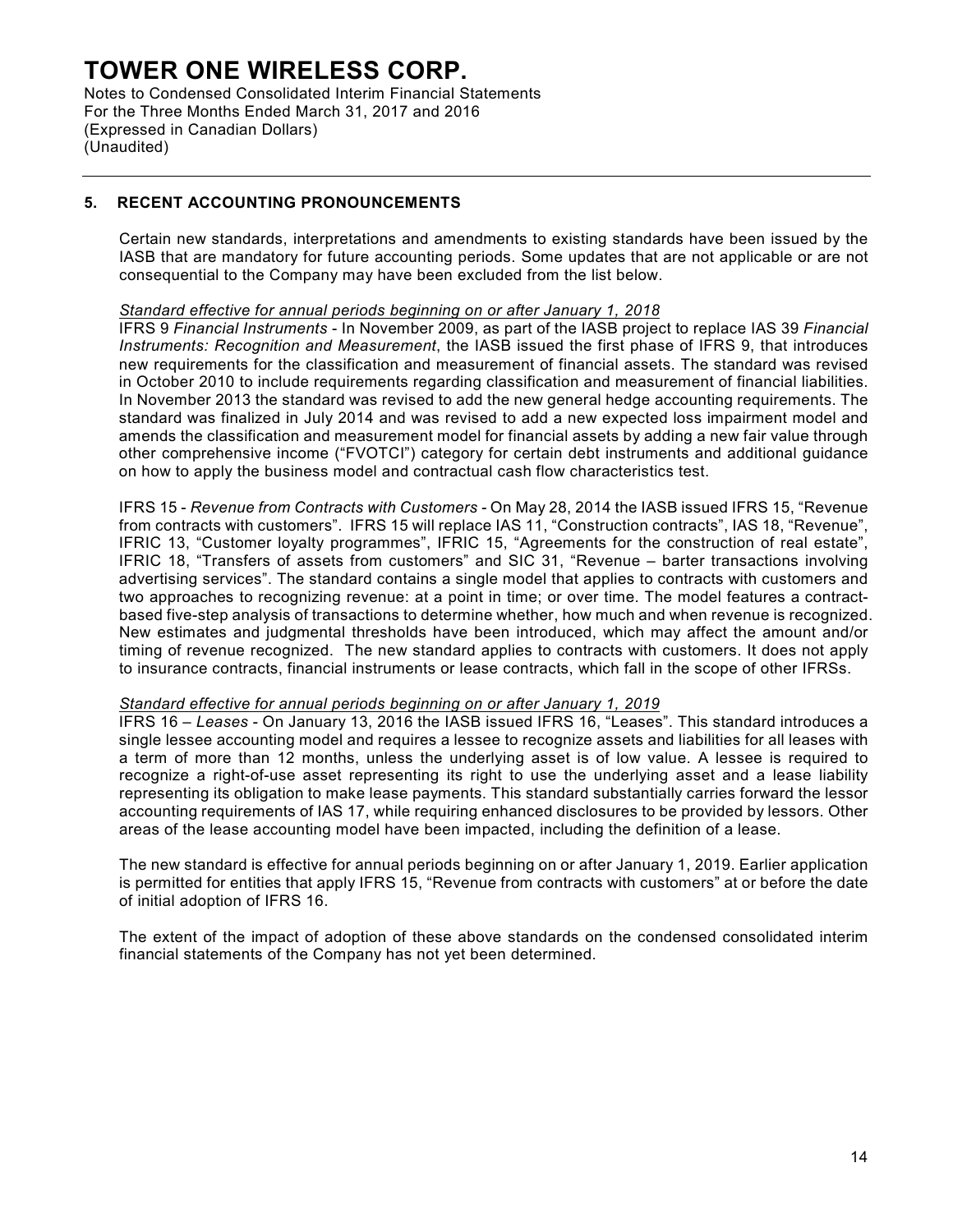Notes to Condensed Consolidated Interim Financial Statements For the Three Months Ended March 31, 2017 and 2016 (Expressed in Canadian Dollars) (Unaudited)

### **6. DUE TO RELATED PARTIES**

Due to related parties consists of short term amounts advanced to, services rendered and expenses paid on behalf of the Company by shareholders of the Company. These amounts are unsecured, noninterest bearing, and payable on demand. As at March 31, 2017 and December 31, 2016, the Company has the following balances with related parties:

|                                                     | March 31, | December 31, |
|-----------------------------------------------------|-----------|--------------|
|                                                     | 2017      | 2016         |
| Due to related parties:                             |           |              |
| Tower One Wireless Corp.                            |           | 189,589      |
| Amounts owing to a company controlled by a director |           | 356,268      |
| Amounts owing to the parent of the CEO              |           | 69,665       |
|                                                     |           | 615,522      |

Included in accounts payable was the commission payables in the amount of \$nil to the officers of the company (December 31, 2015 - \$6,531).

### **7. EQUIPMENT**

|                                 | \$      |
|---------------------------------|---------|
| Cost                            |         |
| December 31, 2015               |         |
| Construction                    | 244,708 |
| Foreign exchange movement       | 7,313   |
| December 31, 2016               | 252,021 |
| Construction                    | 479     |
| Foreign exchange movement       | 7,873   |
| March 31, 2017                  | 260,373 |
|                                 |         |
| <b>Accumulated amortization</b> |         |
| December 31, 2015               |         |
| Additions                       | 3,440   |
| Foreign exchange movement       | 103     |
| December 31, 2016               | 3,543   |
| <b>Additions</b>                | 3,367   |
| Foreign exchange movement       | 89      |
| March 31, 2017                  | 6,999   |
|                                 |         |
| Net book value                  |         |
| December 31, 2016               | 248,478 |
| March 31, 2017                  | 253,374 |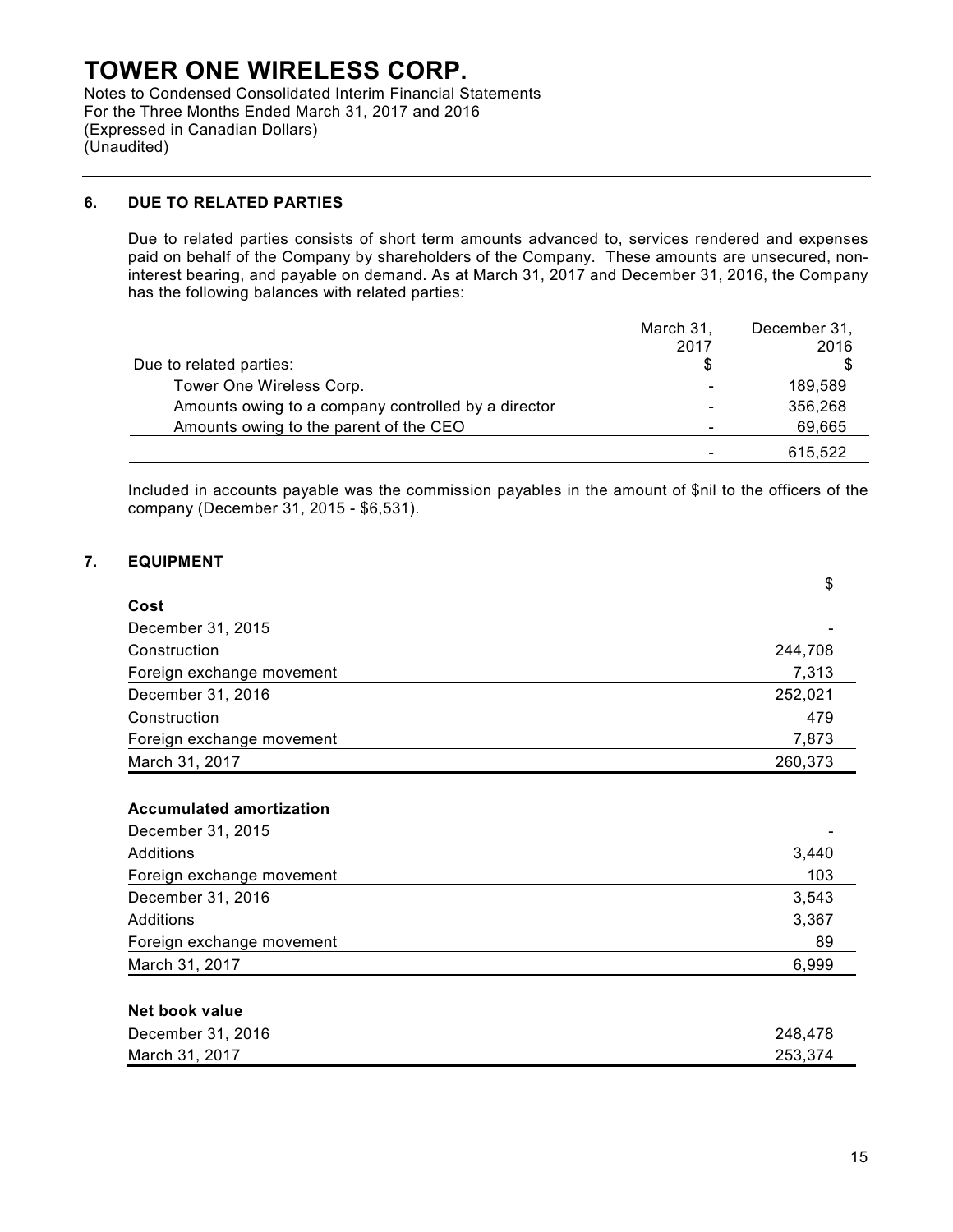Notes to Condensed Consolidated Interim Financial Statements For the Three Months Ended March 31, 2017 and 2016 (Expressed in Canadian Dollars) (Unaudited)

### **8. SHARE CAPITAL**

- a) Authorized:
	-

Unlimited Class A common shares without par value 1,500,000 Class B Series I preferred shares without par value 1,000,000 Class B Series II preferred shares without par value

## Issued and outstanding:

On January 12, 2017, the Company closed a non-brokered private placement and issued 15,484,912 units at \$0.15 per unit for gross proceeds of \$2,322,737. Each unit is comprised of one common share and one share purchase warrant exercisable for one common share at an exercise price of \$0.40 for 12 months following the transaction. If the share price trades at \$0.60 for 10 consecutive trading days then the warrant holders will receive notice from the Company to accelerate the exercise of the warrants within 10 days or they will expire. The Company paid finders and brokers cash commissions of \$87,767 and issued 585,117 broker warrants with the same terms as the warrants in the private placement. The broker warrants have the same terms as those issued as part of the units.

During the period ended March 31, 2017, the Company received \$30,000 for exercise of 75,000 warrants. The common shares were not issued as of March 31, 2017.

b) Escrowed Shares

Pursuant to an escrow agreement dated, the 30,000,000 common shares issued pursuant to the Acquisition are subject to escrow restrictions. The escrow shares will be released based on certain performance conditions. At March 31, 2017, all the 30,000,000 common shares remain in escrow.

c) Warrants

As part of the January 12, 2017 private placement, the Company issued 15,484,912 warrants. Each warrant allows the holder of the unit to acquire one additional Common Share until January 12, 2018 at an exercise price of \$0.4. In addition, the Company issued 585,117 agent warrants as part of the share issue costs. The fair value of the warrants was determined to be \$208,211 or \$0.36 per warrant using the Black-Scholes option pricing model, which requires management to make estimates that are subjective and may not be representative of the actual results. Changes in assumptions can materially affect estimates of fair value. The following assumptions were used for the calculation:

| Risk free interest rate  | 0.76%   |
|--------------------------|---------|
| Expected life (in years) | 2 years |
| Expected volatility      | 225%    |
| Expected dividend yield  | $0\%$   |
| Expected forfeiture rate | $0\%$   |

Information regarding the Company's outstanding warrants is summarized below:

|                            | Expiry date              | Number                   | Exercise price |
|----------------------------|--------------------------|--------------------------|----------------|
| Balance, December 31, 2016 | $\overline{\phantom{0}}$ | $\overline{\phantom{0}}$ |                |
| Granted                    | January 12, 2018         | 16,070,029               | \$0.40         |
|                            |                          |                          |                |
| Balance, March 31, 2017    |                          | 16,070,029               | \$0.40         |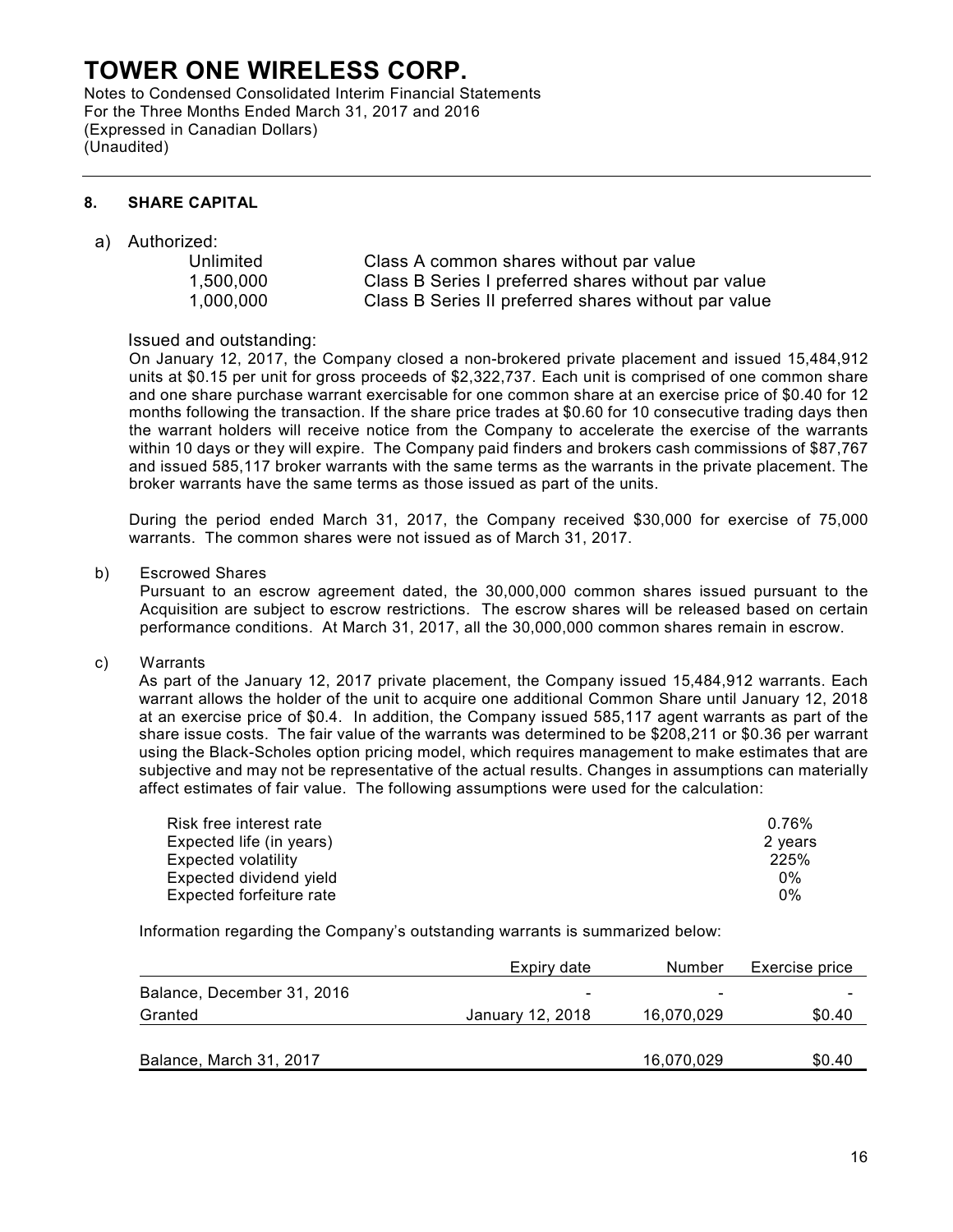Notes to Condensed Consolidated Interim Financial Statements For the Three Months Ended March 31, 2017 and 2016 (Expressed in Canadian Dollars) (Unaudited)

## **8. SHARE CAPITAL** (CONTINUED)

#### c) Warrants

The following table summarizes the share purchase warrants outstanding and exercisable as at March 31, 2017:

|                      |                | Remaining contractual |                  |
|----------------------|----------------|-----------------------|------------------|
| Warrants outstanding | Exercise price | life (vears)          | Expiry date      |
| 16.070.029           | \$0.40         | 0.79                  | January 12, 2018 |

### **9. CAPITAL DISCLOSURE**

The Company considers its capital under management to be comprised of shareholders' equity and any debt that it may issue. The Company's objectives when managing capital are to continue as a going concern and to maximize returns for shareholders over the long term. The Company is not subject to any capital restrictions. There has been no change in the Company's objectives in managing its capital.

### **10. FINANCIAL INSTRUMENTS AND RISK**

As at March 31, 2017, the Company's financial instruments consist of cash and accounts payable. The carrying value of these financial instruments approximates their fair values because of the short term nature of these instruments.

#### *Credit Risk*

Financial instruments that potentially subject the Company to concentrations of credit risk consist principally of cash. To minimize the credit risk the Company places cash with a high credit quality financial institution.

#### *Liquidity Risk*

Liquidity risk is the risk that the Company will not be able to meet its financial obligations as they fall due. The Company's objective in managing liquidity risk is to ensure that it has sufficient liquidity available to meet its liabilities when due. The Company uses cash to settle its financial obligations as they fall due. The ability to do this relies on the Company's ability to collect its revenue in a timely manner and maintain sufficient cash on hand.

#### *Currency Risk*

The Company generates revenues and incurs expenses and capital expenditures primarily in Colombia and is exposed to the resulting risk from changes in foreign currency exchange rates. Some administrative and head office related expenses are incurred in Canada. In addition, the Company holds financial assets and liabilities in foreign currencies that expose the Company to foreign exchange risks. A significant change in the currency exchange rates between the Canadian dollar relative to the Colombia Peso could have an effect on the Company's results of operations, financial position and/or cash flows. The Company has not hedged its exposure to currency fluctuations.

At March 31, 2017, through Tower Three, the Company had cash of \$49,517 and accounts payable of \$44,463, all of which were denominated in Colombia Peso.